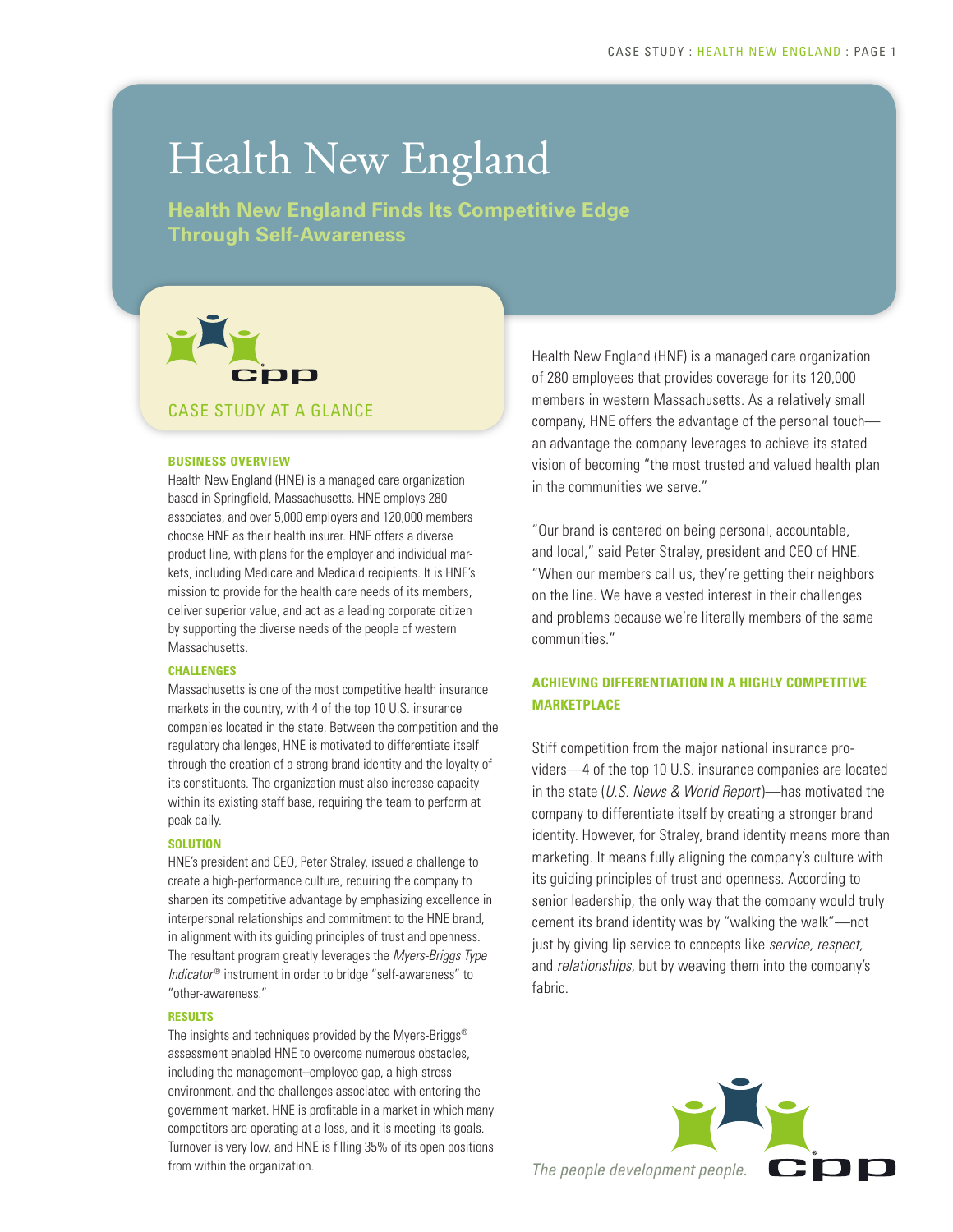Additionally, market pressures have created a need for HNE to step up its organizational capacity, accomplishing more without significantly increasing its staff size. "This is a complex business operating in a heavily scrutinized, harsh regulatory environment," said Straley. "Our team needs to be fully dialed in and performing at peak daily. As this is no small task, we've enlisted the aid of the most effective engagement tools we can find."

In 2002 Straley issued an organization-wide challenge to take performance to a higher level and sharpen the company's competitive advantage. The strategy, which was centered around capitalizing on one-on-one service and customer relationships, heavily leveraged coaching to make HNE's staff a higher-performing team, offering a level of service that its members could not find elsewhere.

Straley's goal was for the company to fully adopt a highperformance business model that would emphasize excellence in an area crucial to HNE—interpersonal relationships. In order to accomplish this, HNE was to adopt a "coaching culture" that stresses use of the best tools and techniques to continually sharpen its employees' skills and expand their knowledge.

#### **ADOPTING THE** *MYERS-BRIGGS TYPE INDICATOR* **® (MBTI®) INSTRUMENT**

As VP of Human Resources, Amy Trombley was charged with implementing the coaching culture. As a first step, she enlisted Woodstone Consulting, which worked with her to develop an initial training program, of which the *Myers-Briggs Type Indicator* ® (MBTI®) instrument was a central part. Trombley saw right away the power of the tool and the value it could bring to all levels of the organization.

The Myers-Briggs® instrument, the world's most widely used personality assessment, published exclusively by CPP, Inc., is based on Carl Jung's personality type theory. According to the theory, we each have an innate fundamental personality type that, while not controlling our behavior, shapes and influences the way we understand the world, process information, and socialize. The Myers-Briggs assessment helps individuals determine which one of the 16 personality types fits them best, a discovery process that can uncover an abundance of information, including factors directly related to work habits, interpersonal relationships, and other elements affecting workplace cohesion. The 16 four-letter types are based on preferences for Extraversion (E) or Introversion (I), Sensing (S)

The information provided by the Myers-Briggs assessment presented selfawareness in such a fun, useful, and enlightening way that we immediately saw its applications and became very  $\frac{1}{\sqrt{2}}$ 

excited about it.<br>Amy Trombley,<br>Vice President, Human Res Amy Trombley, Vice President, Human Resources Department

or Intuition (N), Thinking (T) or Feeling (F), and Judging (J) or Perceiving (P).

The work with Woodstone leveraged in particular the MBTI Step II<sup>™</sup> assessment, an instrument widely used for individual and relationship counseling in order to provide an in-depth, expansive view of personality. It effectively demonstrated how the Myers-Briggs assessment could be parlayed into improving team relationships and used strategically to achieve specific objectives.

After working with Woodstone for several years, Trombley realized that she had an appetite for corporate training. With the support of HNE's senior leadership, she became an MBTI® Certified Practitioner, followed by three of HNE's HR staff members. Over time, Trombley and her team continued building their skills applying the MBTI assessment and are now among a small but growing number of MBTI® Master Practitioners worldwide—a higher-level designation that distinguishes them for their commitment to continuing education as well as demonstrated skill in the interpretation and application of the instrument.

At the core of HNE's high-performance model is the concept of developing strong relationships with both internal and external stakeholders. According to Trombley, a key feature of the Myers-Briggs assessment is that it enables people to identify how various aspects of their personality are perceived by other people.

"People need to be self-aware before they can be 'otheraware,'" said Trombley. "The information provided by the Myers-Briggs assessment presented self-awareness in such a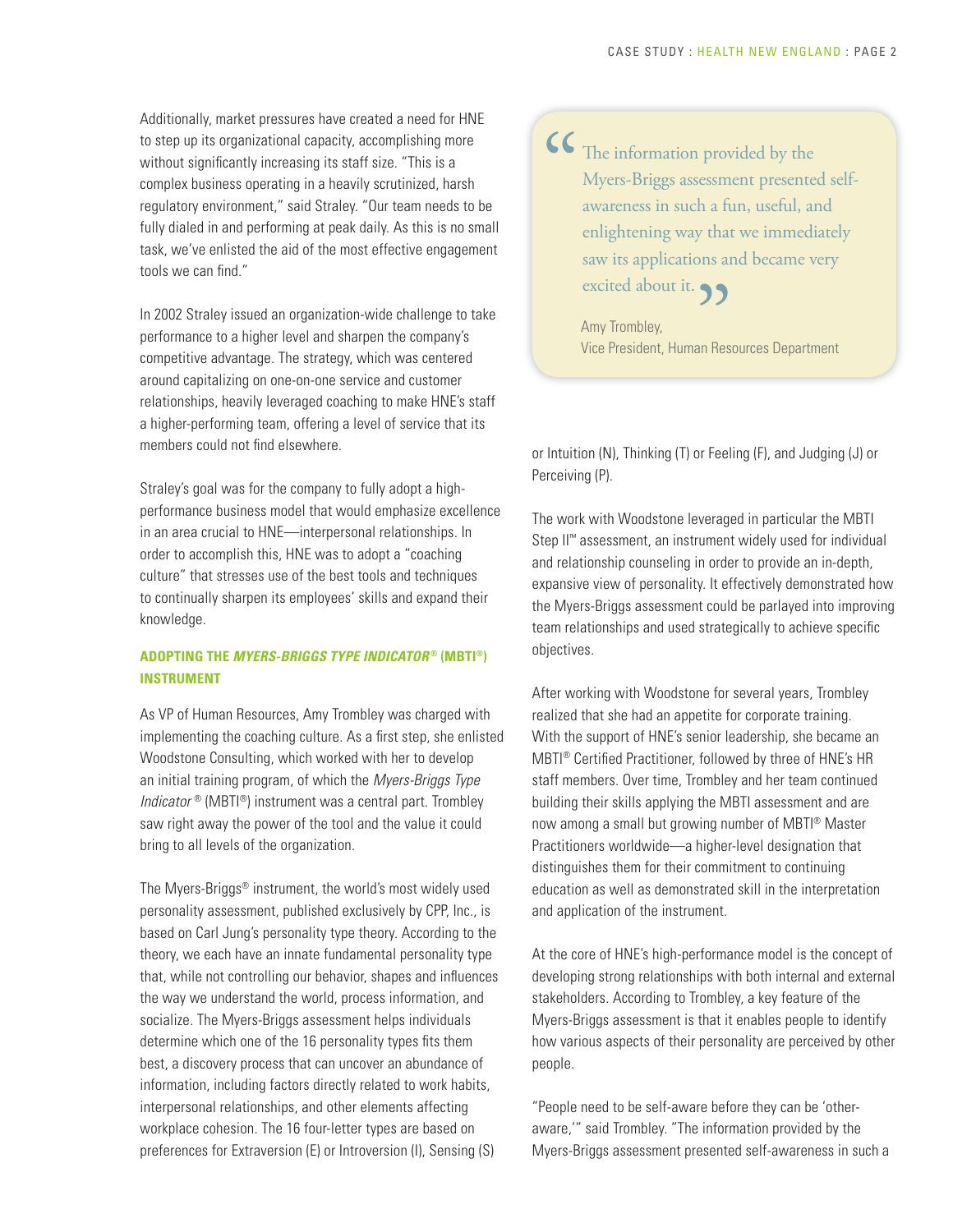fun, useful, and enlightening way that we immediately saw its applications and became very excited about it."

Trombley developed the High Performance Workshop, in which the MBTI Step II assessment was administered to 60 senior leaders. It included a two-hour, one-on-one briefing on how personality differences affect them at work, providing a framework that enabled the workshop to resonate on a personal level.

#### **SURMOUNTING MAJOR OBSTACLES WITH SELF-AWARENESS: THE PREREQUISITE FOR "OTHER-AWARENESS"**

Organization-wide type awareness has been particularly useful in helping the HNE staff successfully meet several recent challenges. "For many of our staff members, taking the MBTI Step II assessment is like lifting a veil," said Trombley. "Suddenly they can make sense of themselves and the people around them. It serves as a key that unlocks mysteries behind behavior."

As the "veil" has been lifted, HNE's staff has been empowered to solve numerous problems that previously stood in the way of higher performance. "We talk about relationships on a weekly basis," said Joanne Walton-Bicknell, provider relations manager. "When members of my staff have trouble with a stakeholder, we ask them to learn more about the individual's MBTI type preferences. Then we discuss how to address communication challenges in our one-on-one meetings."

The self-awareness provided by the Myers-Briggs assessment and other insights from the High Performance Workshop has aided in addressing numerous challenges, both specific and general.

#### **ENTERING NEW MARKETS**

Over the past few years, HNE has expanded into government programs such as Medicare and Medicaid. These ventures have presented unique challenges, as government programs differ greatly from private insurance programs. However, according to Trombley, coaching based on the Myers-Briggs assessment has enabled HNE to implement these changes without adding staff.

"Our entrance into government products has required tremendous changes and knowledge acquisition, which of course generates tremendous stress," said Trombley. "People throughout HNE have expressed that if it weren't for typebased knowledge, they wouldn't have been able to execute their projects as successfully." For example, understanding of personality type and how it plays out in the way people absorb and comprehend information has enabled HNE staff to more effectively share ideas with each other.

"In Product Development we are responsible for presenting and gaining approval for concepts designed to help HNE grow its business and increase value to our members," said Michael Gauvin, product development manager. "We've identified how each person on our 'approval' team likes to receive information." This knowledge is, in turn, applied to more effectively present ideas by tailoring the level of presentation detail according to the needs of key constituents. Additionally, this technique has enabled HNE staff to more effectively build relationships of trust with crucial stakeholders.

"Understanding preferences is vital when building relationships," said Jody Gross, director of business development. "Is the stakeholder an Introvert or an Extravert? Is he factually or emotionally driven? Is he big-picture or detail oriented? Answering these questions prior to reaching out to a stakeholder helps to shape our approach."

Understanding of type has not only helped HNE address problems rooted in personality type but also leverage strengths in personality type to overcome various problems. "One of my team members is an ISTJ. Because of her drive for results and need for closure, I was able to use her strengths to assist in the recovery process," said Ronda Carter, supervisor of liability and recovery. "She was able to assist the claims recovery specialist in eliminating months of backlog, saving thousands of dollars."

#### **BRIDGING THE AGE-OLD MANAGEMENT–EMPLOYEE GAP**

Within HNE Trombley notes a strong preference for Thinking (vs. Feeling) within management. Thus, there is a strong natural tendency for managers to fail to take people's feelings into full account when dictating or implementing policy. This, she says, is indicative of an age-old conflict between management and employees.

"We've got predominantly Thinking managers supervising predominantly Feeling employees," said Trombley. "Understanding of type creates a research-supported basis for these two groups to empathize with each other." This empathy, she says, creates a stronger understanding of roles within teams and how diverse opinions and multiple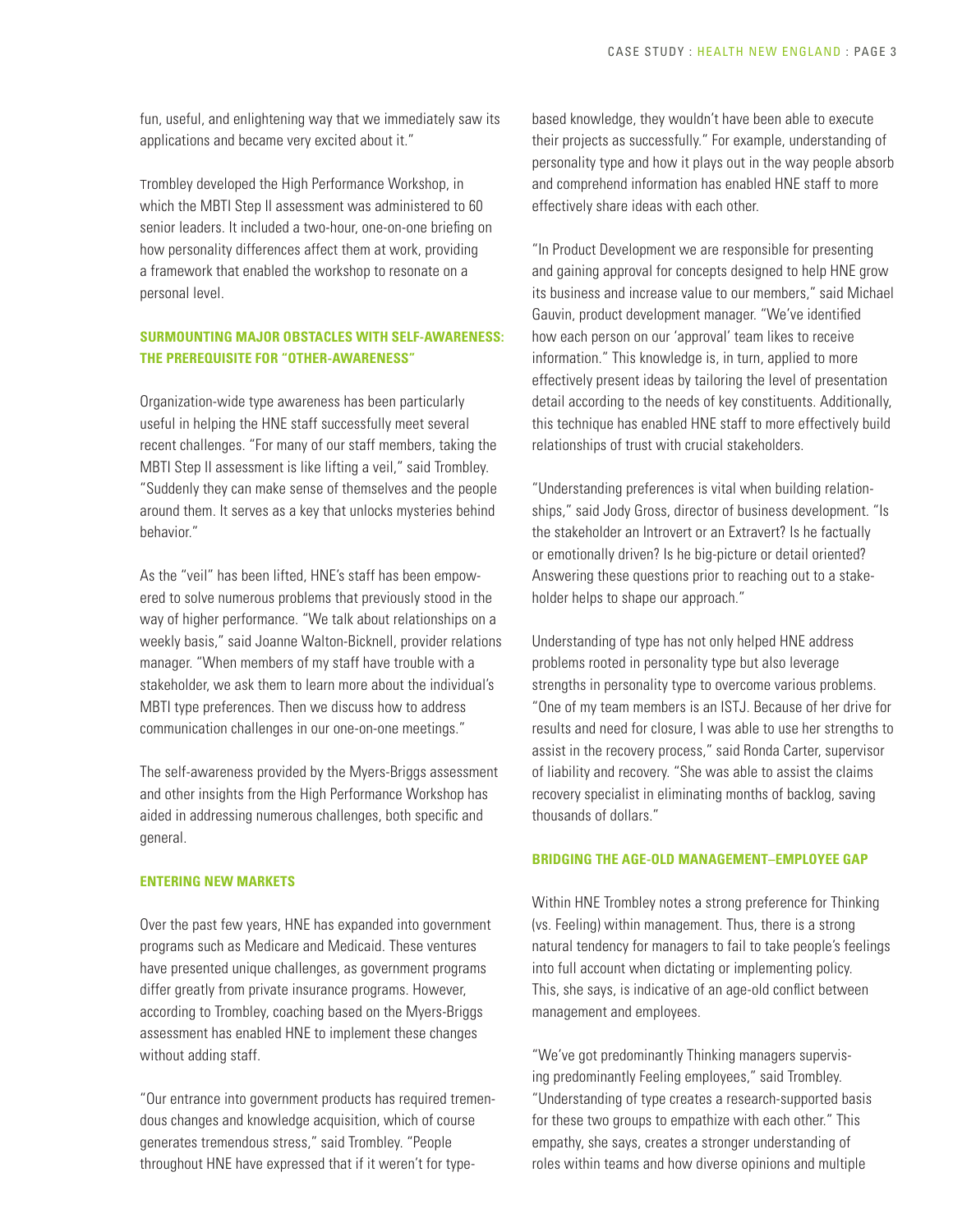perspectives are vital. Managers understand why the thoughts and feelings of their subordinates need to be taken into account. Conversely, employees understand the benefit of having managers that offer clarity and logic and are capable of making decisions largely independent of emotional persuasion.

"Using methods from the *Introduction to Type* ® *and Teams*  booklet, I presented the information on all of my team members' types, and we were all able to learn about how we tend to lead, contribute, irritate, maximize effectiveness, and influence," said Wendy Bergeron, underwriting manager. "Seeing each other's types in print helps us avoid labeling. Instead of being annoyed by each other's differences, we can constructively engage each other."

#### **MANAGING STRESS IN A HIGH-STRESS BUSINESS**

One of the more effective stress management applications used at HNE involves "grip" theory, developed by Dr. Naomi Quenk, author of *In the Grip*. Based on the Myers-Briggs assessment, grip theory holds that how we normally act relies mostly on our "dominant function" (related to our S, N, T, or F preference), and that under intense stress we may fall into the grip of our "inferior function" (the dominant function's opposite). Because we don't normally use our inferior function, which is largely unconscious, we are less experienced and less adept at using it. Therefore, we may act out of character and behave in unexpected ways. Awareness of this "Jekyll-and-Hyde" phenomenon can be particularly useful in identifying signs of severe stress.

"If a coworker acts out in a way that contradicts her usual character, we know she is 'in the grip,'" said Trombley. "As an ENFJ, when I'm under stress I tend to be overly logical and analytical when, in many instances, I ought to just trust my instincts."

Grip theory has given HNE's staff members language they can use to identify and, more particularly, let others know when they are under extreme stress. Phrases such as "I'm in the grip," or "I've been emotionally hijacked" carry clear meaning, as well as connotations regarding what steps need to be taken to communicate effectively.

"When someone says, 'I'm in the grip,' people know exactly what they're talking about and how to handle it," said Trombley. "Someone might say, 'What you said was threatening on an emotional level, and I'm not able to listen at my best

right now.' While this expression might be confusing at other organizations, it's very clear and specific to us."

Understanding the impact of stress on personality has enabled managers to engage stressed-out employees and create productive solutions to otherwise destructive problems. "The *In the Grip* booklet helped me understand one of my staff members, who seemed to blame everyone for what she was doing wrong," said Bergeron. "After reading about her type I realized it was a stress reaction and I could address the real issues."

This technique has also been applied to addressing difficulties with various stakeholders, once again turning otherwise destructive encounters into constructive opportunities. "I have used grip theory to help my staff overcome roadblocks with stakeholders," said Michael Gauvin, product development manager. "It enables us to understand why they may be acting in 'difficult' ways and apply techniques to appeal to their preferences."

For example, Joanne Walton-Bicknell reports that one of her staff members became "hijacked" by a series of interactions with a stakeholder. Before their scheduled meeting, she had her read the portion of *In the Grip* that discussed her type, ENFP, and the type of the stakeholder, ISTJ (the exact opposite). Once the staff member understood how the stakeholder appreciated receiving information, she was able to communicate effectively and their meeting was a success.

#### **FINDING THE RIGHT FIT WITHIN THE COMPANY**

HNE experiences its share of cases in which otherwise highquality employees are not entirely fulfilled in their position. These are individuals who may exhibit excellent work habits but nonetheless do not "shine" for seemingly intangible reasons. This, according to Trombley, is often related to personality type. For example, for such an individual, his position may offer relatively few opportunities to work in accordance with his preferences (ways of thinking, acting, and interacting that come naturally) and conversely require a tremendous expenditure of energy from his nonpreferences. The job, therefore, may become an emotional and mental drain—even despite the individual's high degree of competence and dedication.

One of the immediate applications of the Myers-Briggs assessment, therefore, involved helping employees find the ideal fit within the company. Some at HNE have switched jobs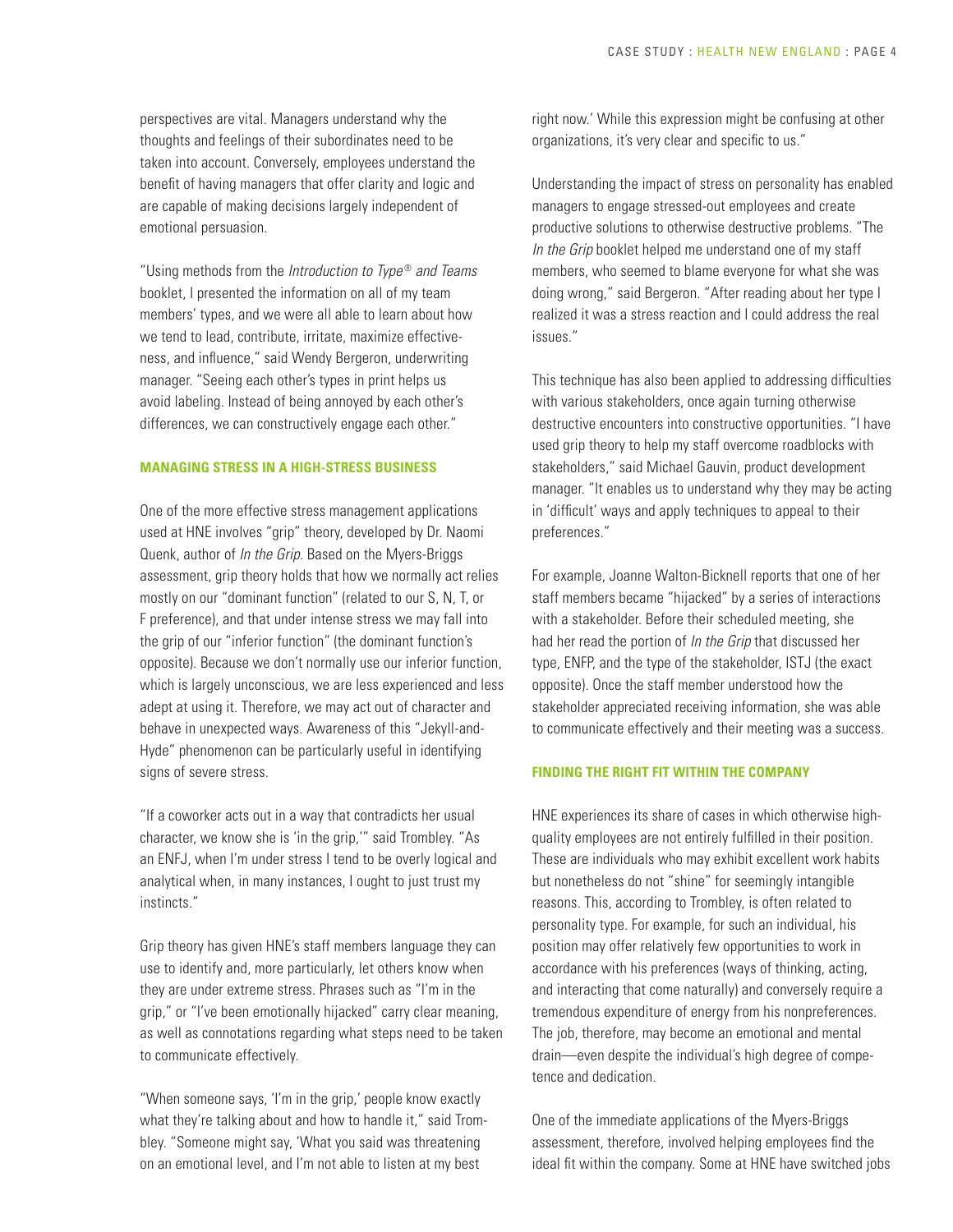with other employees. For example, Walton-Bicknell worked with an IT manager, an ENFP, who was not particularly happy in her "reporting analysis" function. She has since switched to a position in Provider Relations, where she solves *people* problems instead of technology problems. The effect has been visible—her energy is high, and she now champions typebased coaching within HNE.

In other cases, employees are empowered by their knowledge of type, which helps them pinpoint why their job seems to be draining. This knowledge, in turn, helps them find ways to adapt within the capacity of their job, perhaps taking on alternate roles that allow them to use their preferences more often. Regardless of the specific course of action taken, helping people find an optimum fit has the dual benefit of boosting performance while simultaneously increasing job satisfaction and thus reducing employee turnover.

#### **CREATING AND MEETING A DEMAND FOR TYPE KNOWLEDGE**

Though it is HNE's policy to encourage every employee to make use of the Myers-Briggs assessment, it is not mandatory—no one is forced to take the assessment. Rather, Trombley and her team have focused on creating demand for the instrument and its insights. According to Trombley, when employees receive their Myers-Briggs type results it is typically a revelatory experience providing insight into a host of issues, including family. Some HNE staff members are now applying type to improve aspects of their personal life—for example, using their knowledge about type preferences to help their kids choose a college major.

"People seek me out to discuss marital issues and a whole slew of other problems that, though not directly related to the office, nonetheless may affect job performance," said Trombley. Application of the Myers-Briggs assessment to family life, however, is more than just a side benefit, she says. Rather, it drives engagement at work. Once people get a taste for how its insights can improve their personal life, they're eager to apply them at work, which of course drives demand for the Myers-Briggs programs that Trombley and her team offer.

The enthusiastic support of company CEO Peter Straley, who is currently sending his two college sophomores through MBTI interpretations, has set the tone and facilitated an atmosphere that embraces exactly the kind of insights the instrument provides. This is reflected in the numerous ways in which HNE

encourages the use of type.

"If you haven't yet taken the MBTI assessment, the climate here makes you want to," said Trombley. "As managers began going through the assessment process, light bulbs began to go off regarding applications of type and the energy became contagious." For example, HNE presents an annual peer-nominated "Partner in Excellence," or "PIE," award. For fun, the team designed a sixteen-type chart called the "Piers Briggs" that described the kind of pie employees liked. Though intended purely for fun, Trombley reports that it actually helped create demand for the MBTI workshops. This hunger for type-based knowledge grew rapidly after the initial workshop with the executive team.

"People immediately understood its value for illuminating conflict," said Trombley. "We were able to view our differences through a new lens, and those things that we previously may have seen as flaws in our coworkers were met with understanding. There was actually a rush of forgiveness that accompanied these initial breakthrough workshop sessions."

The result has been almost universal demand for training based on the Myers-Briggs assessment. Consequently, workshops are now held on-demand, in essence enabling employees to attend whenever they want or have a need to. Trombley emphasizes, however, that MBTI workshops are now automatically offered to all new employees within their first three months of employment, with managers also being taken through the MBTI Step II process.

#### **WINNING OVER THE SKEPTICS**

Despite its current level of success and acceptance at HNE, use of the Myers-Briggs assessment did not escape resistance. On the contrary, it was a new concept, and many employees were initially afraid the company was using it to keep records on their mental habits for discriminatory or pigeonholing purposes.

"We actively asserted that we don't use MBTI type for hiring or any kind of personnel file," said Trombley. "We made it clear that we were following the intent of Isabel Briggs Myers, who wanted to help people improve their lives through selfawareness."

The staff, which includes several physicians and lawyers, has not been without its skeptics. Yet, as Trombley relates, they typically change their attitude when they begin discussing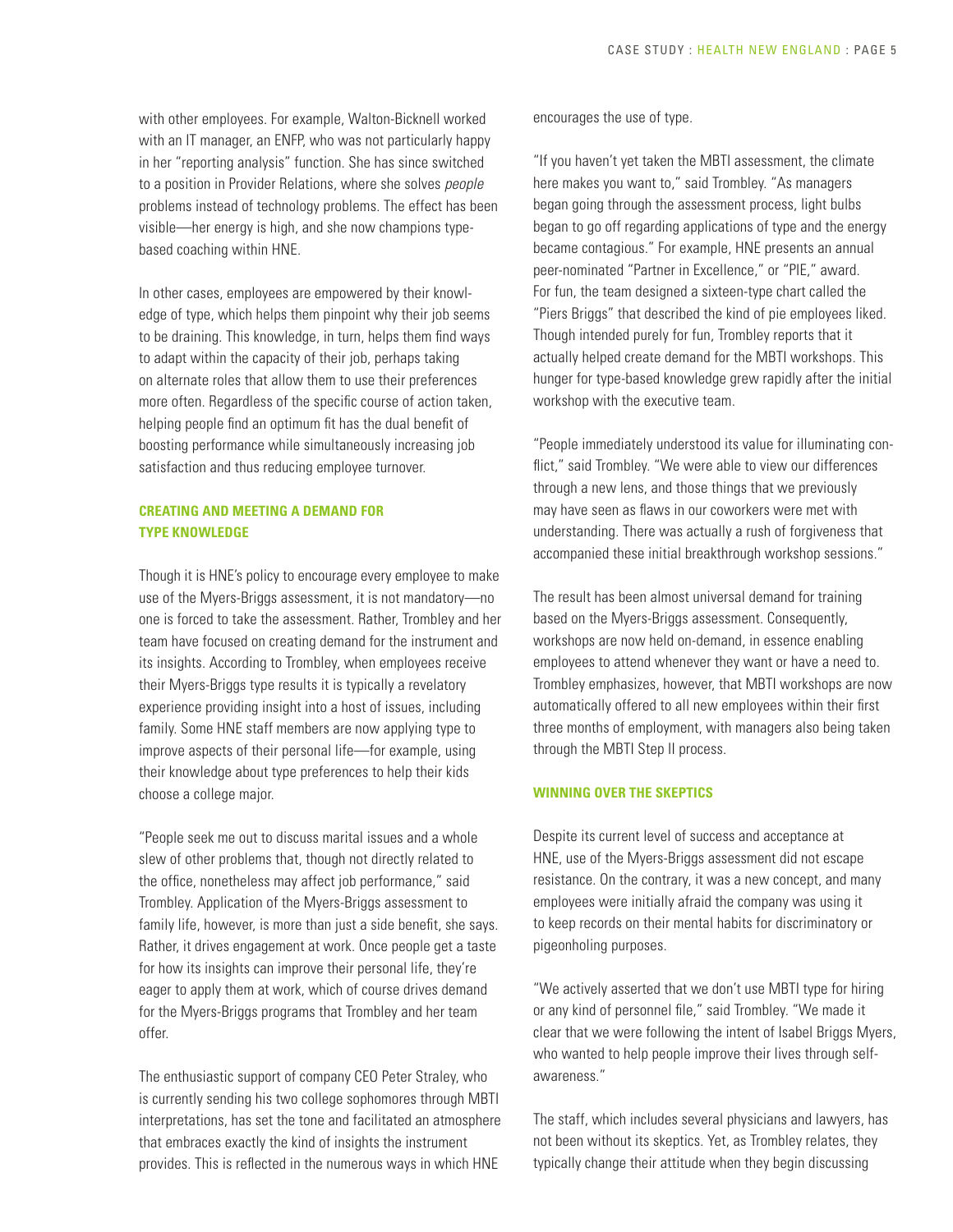their experiences and witness the applications. "It took our Harvard-educated chief medical officer two years to fully come on board," she said. "However, now that he sees the value, he's one of its biggest proponents, and uses it to explain staff issues all the time."

This is not entirely surprising to Straley. "We're using the MBTI assessment not simply because it is interesting but primarily because it produces tangible results," he said. "We evaluated plenty of tools, and if it didn't work for us we would have moved on to something else."

#### **AN ORGANIZATION IMMERSED IN TYPE**

Myers-Briggs type is now a part of the company's fabric, and it is referenced in every conference room and throughout community and individual offices. In fact, there have been numerous requests for a public type reference document that individuals can view before going into meetings, and HNE has amended its phone directory to incorporate four-letter type into employees' extension numbers.

"People reference type in literally every meeting—it's part of the vernacular," said Trombley. "It's not uncommon, for example, for some to say, 'I'm an I, and I'm getting a little overwhelmed by having so many people involved in the discussion.'" While such a statement might have previously been considered brash and puzzling, now it is largely met with understanding. According to Trombley, type provides a framework for people to discuss behavior in terms of communication, information assimilation, and decision making.

"We have posted our entire team's MBTI type on the wall in my office, as well as on all reps' chairs, and talk about what the letters mean and how to use type when working with

different people," said Sarah Fernandes, member services manager.

#### **SERVING THE COMMUNITY**

In addition to directly benefiting HNE, the High Performance Workshop—based on the Myers-Briggs assessment has given the company an additional means to serve the community as a valued corporate citizen. As word has spread regarding the tremendous success that HNE has experienced in using the Myers-Briggs tool to address a host of issues, so has demand for the knowledge the company has attained.

Consequently, Trombley and other members of her team have provided pro bono training at local educational and community institutions, including colleges, high schools, and the Dunbar Community Center. Additionally, they will present workshops at the local Martin Luther King Center.

#### **RESULTS**

Use of the Myers-Briggs assessment has clearly boosted HNE's bottom line. The company is profitable in a market in which many of its competitors are operating at a loss, and it is meeting its goals. Additionally, turnover is very low, and HNE is filling 35% of its open positions from within the organization—no small feat for a relatively small company. HNE recently did an engagement survey through Gallup, which found that in the program's first-year participation was at 99% and the ratio of "engaged to disengaged" was ten to one.

HNE plans to further hone its program and continues to offer workshops and look for innovative and creative ways to get new employees up to speed more quickly.